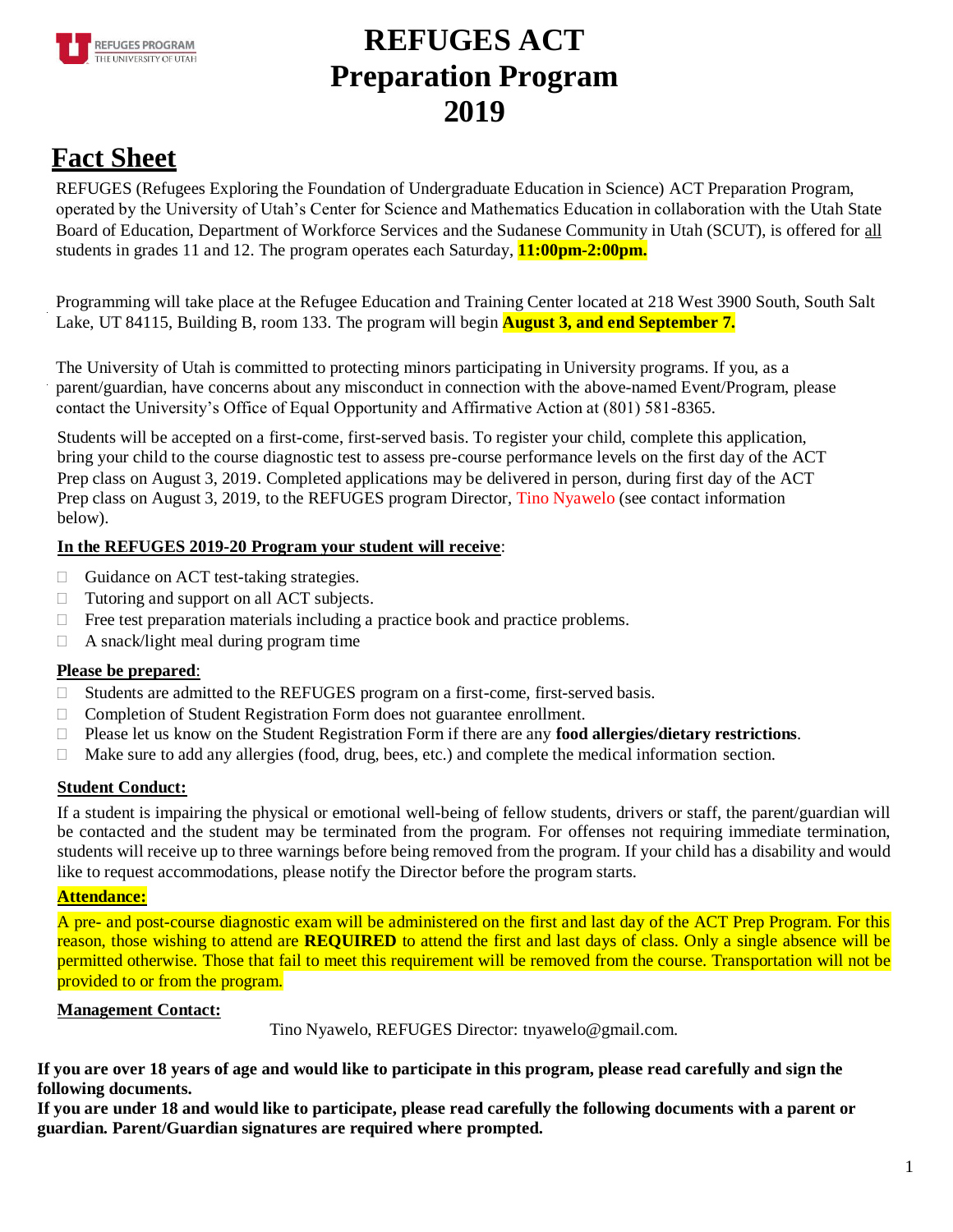

### **REFUGES Afterschool Program Student Registration Form (Spring 2019)**

n order for your child to attend our program(s), please fill out this form completely. Students are admitted on a firstcome, first-served basis; completion of this form does not guarantee enrollment. All information provided will be kept confidential.

#### **Student Information**

| Child's Name: Student's School Identification #:                                                                                     |  |  |                            |         |       |  |
|--------------------------------------------------------------------------------------------------------------------------------------|--|--|----------------------------|---------|-------|--|
|                                                                                                                                      |  |  |                            |         |       |  |
| Is your child a refugee (optional)? YES_______ NO____(Please note that this information will NOT impact your child's<br>enrollment). |  |  |                            |         |       |  |
|                                                                                                                                      |  |  |                            |         |       |  |
| What is your child's ethnicity (optional)? Black or African American $\Box$ Asia or Pacific Islander $\Box$ Caucasian $\Box$         |  |  |                            |         |       |  |
| Address of residence:                                                                                                                |  |  |                            |         |       |  |
| (Street)                                                                                                                             |  |  | (City)                     | (State) | (Zip) |  |
|                                                                                                                                      |  |  |                            |         |       |  |
|                                                                                                                                      |  |  |                            |         |       |  |
| Parent/Guardians' Phone Numbers Home: Work: Cell: Cell:                                                                              |  |  |                            |         |       |  |
| E-mail Address: No. 2016. The mail Address: No. 2016. The mail Address: No. 2016. The mail Address:                                  |  |  |                            |         |       |  |
| Emergency Contact Name and Phone Number:<br><u>Emergency Contact Name and Phone Number:</u>                                          |  |  |                            |         |       |  |
| Student Cell Phone Number: Student Email Address: Student Email Address:                                                             |  |  |                            |         |       |  |
|                                                                                                                                      |  |  | <b>Medical Information</b> |         |       |  |
| 1. Does your child have any medical/mental condition(s) and/or any learning disabilities that we should be aware of?                 |  |  |                            |         |       |  |
| YES NO If yes, please explain:                                                                                                       |  |  |                            |         |       |  |
|                                                                                                                                      |  |  |                            |         |       |  |
| 2. Does your child take any medication? (Please note that we do not administer any medications.)                                     |  |  |                            |         |       |  |
| YES NO If yes, please name any medication your child is taking and the dosage and times                                              |  |  |                            |         |       |  |
| 3. Does your child have any allergies to food, drink or environmental conditions such as bee stings?                                 |  |  |                            |         |       |  |
| YES NO If yes, please explain:                                                                                                       |  |  |                            |         |       |  |
| 4. Does your child have any dietary restrictions (non-allergy related)?                                                              |  |  |                            |         |       |  |
| YES NO If yes, please explain                                                                                                        |  |  |                            |         |       |  |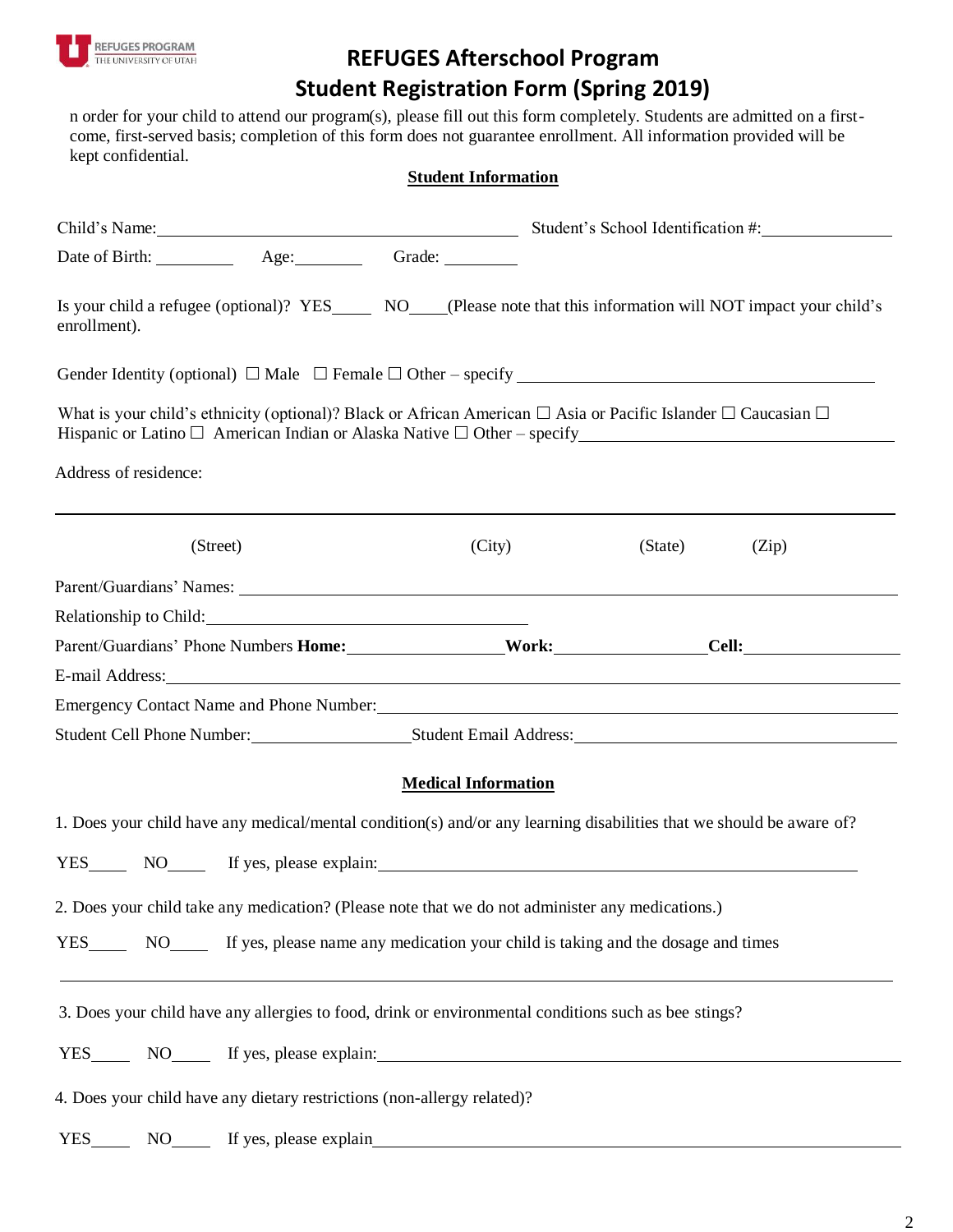

### **REFUGES Afterschool Program Student Registration Form (Spring 2019)**

#### **Photography/Media Release**

The REFUGES Afterschool Program often collaborates with outside entities from the University of Utah, the Planned Parenthood Association of Utah, and other community organizations. Members of the REFUGES Program will often interact with these partners, under the supervision of the REFUGES Program Staff, and will on occasion be involved in the creation of materials which will be published by the REFUGES Program and/or our partners.

**Do you give permission for you or your child's name, photograph, image, recording, and/or written statements to appear in any materials published** by the REFUGES Program or any of its affiliated organizations, including, but not limited to, print, video, electronic (Internet) publication/distribution, and any other media now known or unknown?



Do you understand that you will not receive any compensation or royalty?

\_\_\_\_\_\_\_\_\_\_\_\_\_\_\_\_\_\_\_\_\_\_\_\_\_\_\_\_\_\_\_\_\_\_\_\_\_\_\_\_\_\_\_\_\_\_\_\_\_\_\_\_\_\_\_\_\_\_\_

\_\_\_\_\_\_\_\_\_\_\_\_\_\_\_\_\_\_\_\_\_\_\_\_\_\_\_\_\_\_\_\_\_\_\_\_\_\_\_\_\_\_\_\_\_\_\_\_\_\_\_\_\_\_\_\_\_\_\_



Please sign below to certify your understanding of the above statements, and to release and discharge the REFUGES Program, its agents, employees, volunteers and partners from any and all liability in connection with the abovementioned use of such photographs, images, or recordings and hold the same harmless from any and all liability in connection with said use.

Signature of student if over 18 years old:

Signature of Parent/Guardian if under 18 years old: